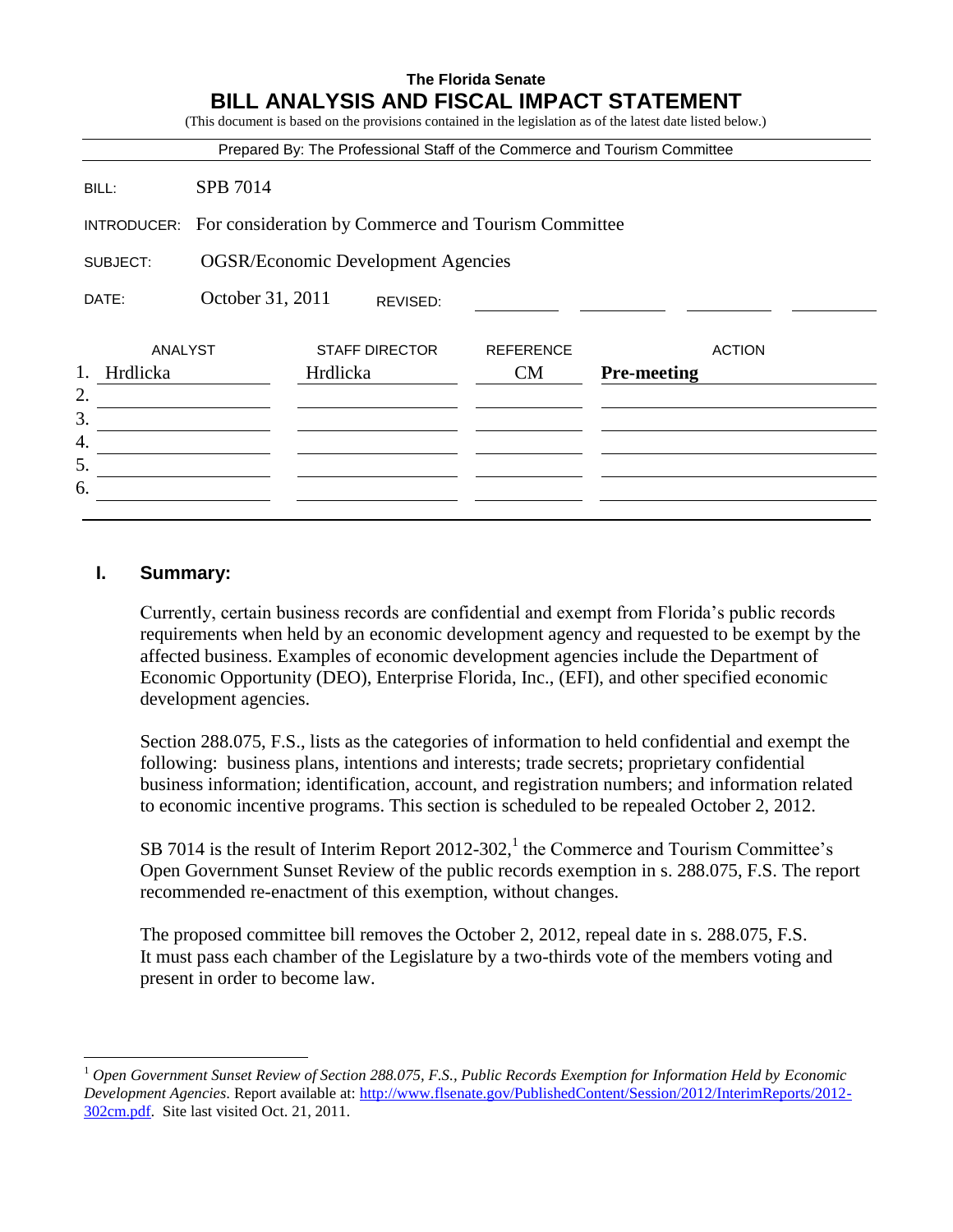## **II. Present Situation:**

### Public Records Exemptions for Economic Development Agencies

In 1977, the Legislature provided a public-records exemption for records of the Division of Economic Development of the Florida Department of Commerce that contained information concerning the plans of a corporation to locate, relocate, or expand any of its business activities in this state.**<sup>2</sup>** Since enacting the exemption, the Legislature has made several substantive and technical revisions while retaining the basic concept of affording confidentiality for records of an economic development agency. The last significant modification was in 2007, when a new category of business information was added and specific provisions of a related public-records exemption, s. 288.1067, F.S. (2006), were merged into s. 288.075, F.S., to create five distinct categories of exemptions related to the administration of economic development.<sup>3</sup> They are:

| <b>Exempted Material</b>                                   | <b>Timeframe</b>                                  |  |  |
|------------------------------------------------------------|---------------------------------------------------|--|--|
| Plans, intentions, or interests of a private               | -- Confidential and exempt for 12 months          |  |  |
| company, person or individual considering                  | after the date an economic development            |  |  |
| locating, relocating, or expanding its business            | agency receives a request for confidentiality or  |  |  |
| operations in Florida <sup>4</sup>                         | until the information is otherwise disclosed      |  |  |
|                                                            | whichever occurs first                            |  |  |
|                                                            | -- May be extended for up to an additional 12     |  |  |
|                                                            | months upon written request from the private      |  |  |
|                                                            | company or individual upon a finding by the       |  |  |
|                                                            | economic development agency that the entity       |  |  |
|                                                            | is still actively seeking to locate, relocate, or |  |  |
|                                                            | expand in Florida                                 |  |  |
| Trade secrets <sup>5</sup>                                 | Permanent                                         |  |  |
| Proprietary confidential business information <sup>6</sup> | Confidential and exempt until such time as the    |  |  |
|                                                            | information becomes otherwise publically          |  |  |
|                                                            | available or is no longer treated by the          |  |  |
|                                                            | proprietor as confidential                        |  |  |
| Federal employer identification number,                    | Permanent                                         |  |  |
| unemployment compensation account number, or               |                                                   |  |  |
| Florida sales tax registration number <sup>7</sup>         |                                                   |  |  |
| Specific sales, employee wage, and tax                     | Exempt for a period not to exceed the duration    |  |  |
| information related to the administration of state         | of the incentive agreement or upon                |  |  |
| economic development incentives <sup>8</sup>               | termination of the incentive agreement            |  |  |

<sup>2</sup> Senate Interim Project Report 2006-205, *Open Government Sunset Review of s. 288.075, F.S., Economic Development Agencies.* Available at: [http://archive.flsenate.gov/data/Publications/2006/Senate/reports/interim\\_reports/pdf/2006-](http://archive.flsenate.gov/data/Publications/2006/Senate/reports/interim_reports/pdf/2006-205cm.pdf) [205cm.pdf.](http://archive.flsenate.gov/data/Publications/2006/Senate/reports/interim_reports/pdf/2006-205cm.pdf) Site last visited Oct. 25, 2011.

 $\overline{a}$ 

<sup>3</sup> Chapter 2007-203, L.O.F. This law also repealed s. 288.1067, F.S. See *Review of Public Records Exemptions Relating to Economic Development Agencies*, The Florida Senate Committee on Commerce, Interim Project Report 2007-103 (October 2006), available at: [http://archive.flsenate.gov/data/Publications/2007/Senate/reports/interim\\_reports/pdf/2007-103cm.pdf;](http://archive.flsenate.gov/data/Publications/2007/Senate/reports/interim_reports/pdf/2007-103cm.pdf) and *House of Representatives Staff Analysis Bill # HB 7201*, Government Efficiency and Accountability Council (April 23, 2007), available at: <http://archive.flsenate.gov/data/session/2007/House/bills/analysis/pdf/h7201.GEAC.pdf> . All sites last visited Oct. 21, 2011.

**<sup>4</sup>** Section 288.075(2), F.S.

<sup>5</sup> Section 288.075(3), F.S.

<sup>&</sup>lt;sup>6</sup> Section 288.075(4), F.S.

<sup>7</sup> Section 288.075(5), F.S.

 $8$  Section 288.075(6), F.S.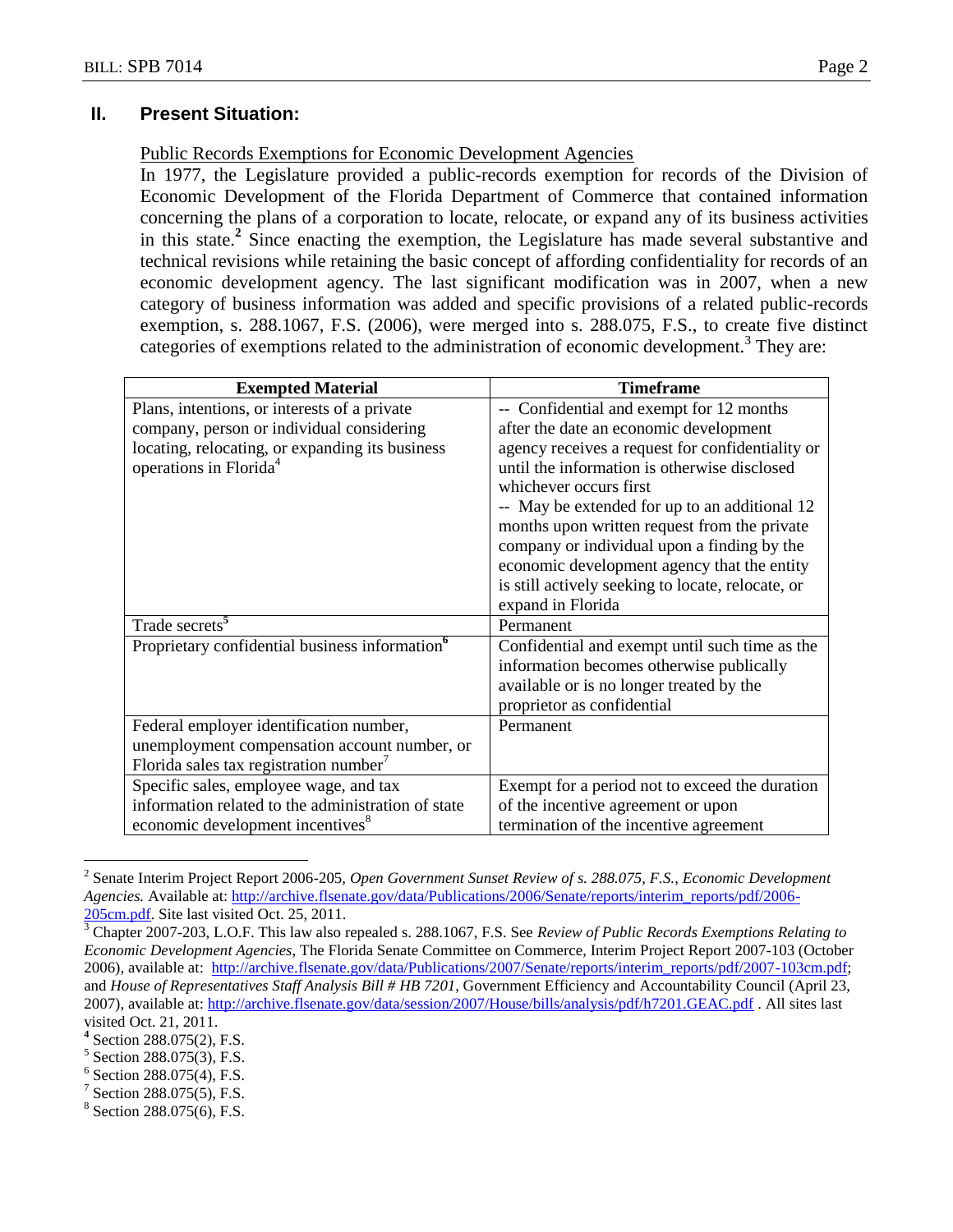The public records exempted by s. 288.075, F.S., are maintained by an "economic development agency," which is defined in s. 288.075(1)(a), F.S., to include:

- The Department of Economic Opportunity;<sup>9</sup>  $\bullet$
- Any industrial development authority created in accordance with part III of ch. 159, F.S., or by special law;
- Space Florida created in part II of ch. 331,  $F.S.^{10}$
- The public economic development agency of a county or municipality or, if the county or municipality does not have a public economic development agency, the county or municipal officers or employees assigned the duty to promote the local government's business or industrial interests;
- Any research and development authority created in accordance with part V of ch. 159, F.S.,; or
- Any private agency, person, partnership, corporation, or business entity when authorized by the state, a municipality, or a county to promote the general business interests or industrial interests of the state, municipality, or county.<sup>11</sup>

Section 288.075(1)(b), F.S., states that "proprietary confidential business information" means<sup>12</sup> information that is owned or controlled by the corporation, partnership, or person requesting confidentiality under this section; that is intended to be and is treated by the corporation, partnership, or person as private in that the disclosure of the information would cause harm to the business operations of the corporation, partnership, or person; that has not been disclosed unless disclosed pursuant to a statutory provision, an order of a court or administrative body, or a private agreement providing that the information may be released to the public; and is information concerning:

• Business plans;

 $\overline{a}$ 

- Internal auditing controls and reports of internal auditors, or
- Reports of external auditors for privately held companies.

Section  $288.075(2)(c)$ , F.S., states that a public officer or employee may not enter into a binding agreement with any corporation, partnership, or person who has requested confidentiality of information under this subsection until 90 days after the information is made public unless:

- The public officer or employee is acting in an official capacity;
- The agreement does not accrue to the personal benefit of such public officer or employee; and
- In the professional judgment of the officer or employee, the agreement is necessary to effectuate an economic development project.

<sup>&</sup>lt;sup>9</sup> Previously the Office of Tourism, Trade, and Economic Development (OTTED) within the Executive Office of the Governor was listed as an economic development agency. However, ch. 2011-142, L.O.F., abolished OTTED and amended s. 288.075, F.S. See s. 148, ch. 2011-142, L.O.F. The Division of Strategic Business Development is the division within the Department of Economic Opportunity that is responsible for many of OTTED's functions and responsibilities.

 $^{10}$  Space Florida is an Independent Special District of the State of Florida, created by part II of ch. 331, F.S., for the purposes of fostering the growth and development of a sustainable and world-leading space industry in Florida. See Space Florida's website, available at <http://www.spaceflorida.gov/>**.** Site last visited Oct. 21, 2011**.**

 $11$  This refers to entities such as Enterprise Florida, Inc., and public private partnerships that work with local governments, also known as economic development organization.

<sup>&</sup>lt;sup>12</sup> This definition was created in 2007 by ch. 2007-203, L.O.F., as part of the recommendations of Interim Project Report 2007-103 (October 2006). See FN 3.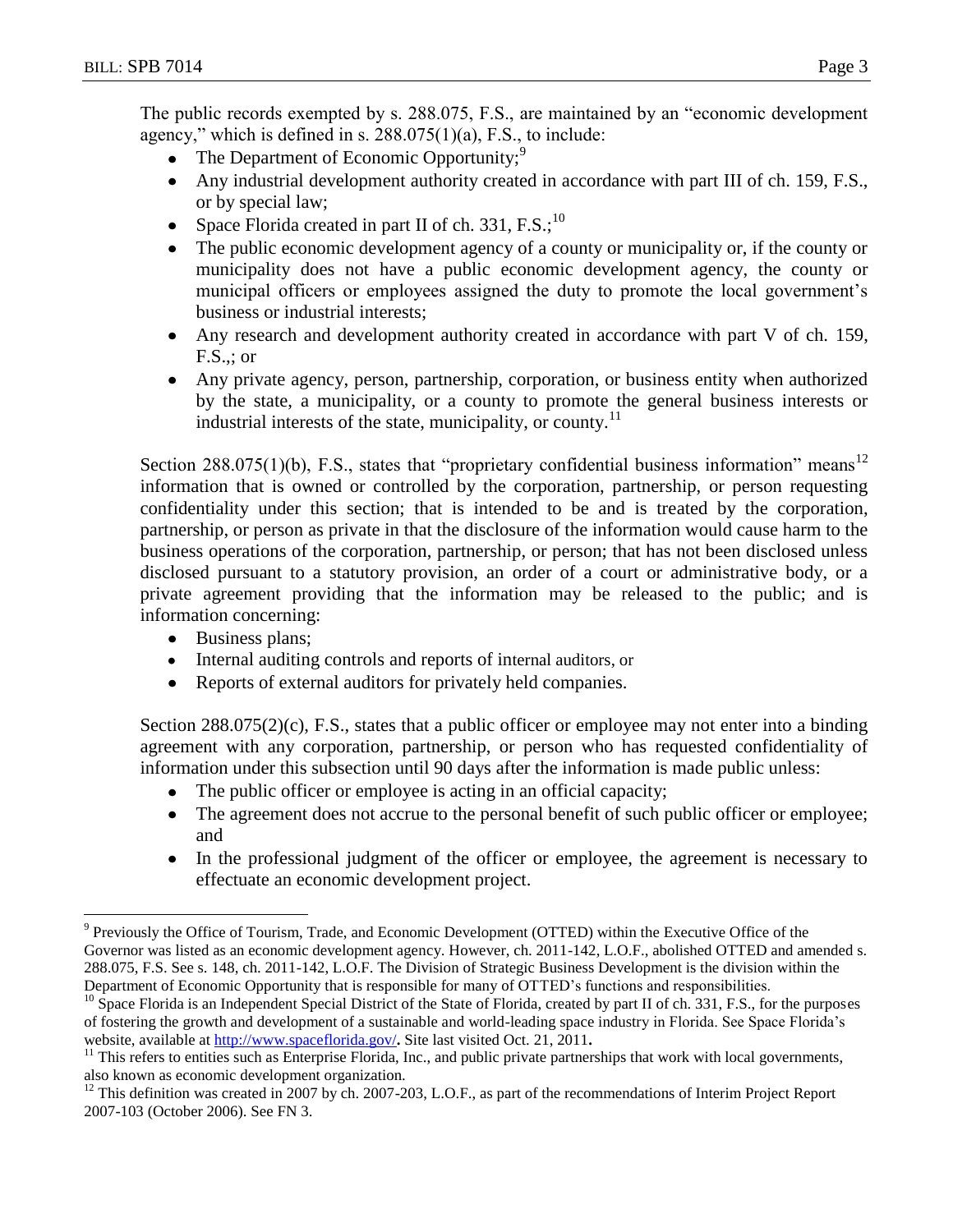This section of law prevents public officers or employees from using confidential information to their personal benefit.

Section 288.075(7), F.S., states that any person who is an employee of an economic development agency who violates the provisions of this section commits a second-degree misdemeanor, punishable by a maximum penalty of 60 days in jail and a \$500 fine.

General Background on Florida's Public Records and Public Meetings Laws

Florida has a long history of providing public access to governmental records. The Florida Legislature enacted the first public records law in 1892.<sup>13</sup> One hundred years later, Floridians adopted an amendment to the State Constitution that raised the statutory right of access to public records to a constitutional level. $^{14}$ 

Article I, s. 24, of the State Constitution, provides that:

(a) Every person has the right to inspect or copy any public record made or received in connection with the official business of any public body, officer, or employee of the state, or persons acting on their behalf, except with respect to records exempted pursuant to this section or specifically made confidential by this Constitution. This section specifically includes the legislative, executive, and judicial branches of government and each agency or department created thereunder; counties, municipalities, and districts; and each constitutional officer, board, and commission, or entity created pursuant to law or this Constitution.

In addition to the State Constitution, the Public Records Act,  $15$  which pre-dates the current State Constitution, specifies conditions under which public access must be provided to records of the executive branch and other agencies. Section 119.07(1)(a), F.S., states:

Every person who has custody of a public record shall permit the record to be inspected and copied by any person desiring to do so, at any reasonable time, under reasonable conditions, and under supervision by the custodian of the public records.

Unless specifically exempted, all agency<sup>16</sup> records are available for public inspection. The term "public record" is broadly defined to mean:

". . .all documents, papers, letters, maps, books, tapes, photographs, films, sound recordings, data processing software, or other material, regardless of the physical form,

 $\overline{a}$ 

<sup>&</sup>lt;sup>13</sup> Sections 1390 and 1391, F.S. (Rev. 1892)

<sup>&</sup>lt;sup>14</sup> Article I, s. 24, of the State Constitution.

<sup>&</sup>lt;sup>15</sup> Chapter 119, F.S.

<sup>&</sup>lt;sup>16</sup> The word "agency" is defined in s. 119.011(2), F.S., to mean "... any state, county, district, authority, or municipal officer, department, division, board, bureau, commission, or other separate unit of government created or established by law including, for the purposes of this chapter, the Commission on Ethics, the Public Service Commission, and the Office of Public Counsel, and any other public or private agency, person, partnership, corporation, or business entity acting on behalf of any public agency."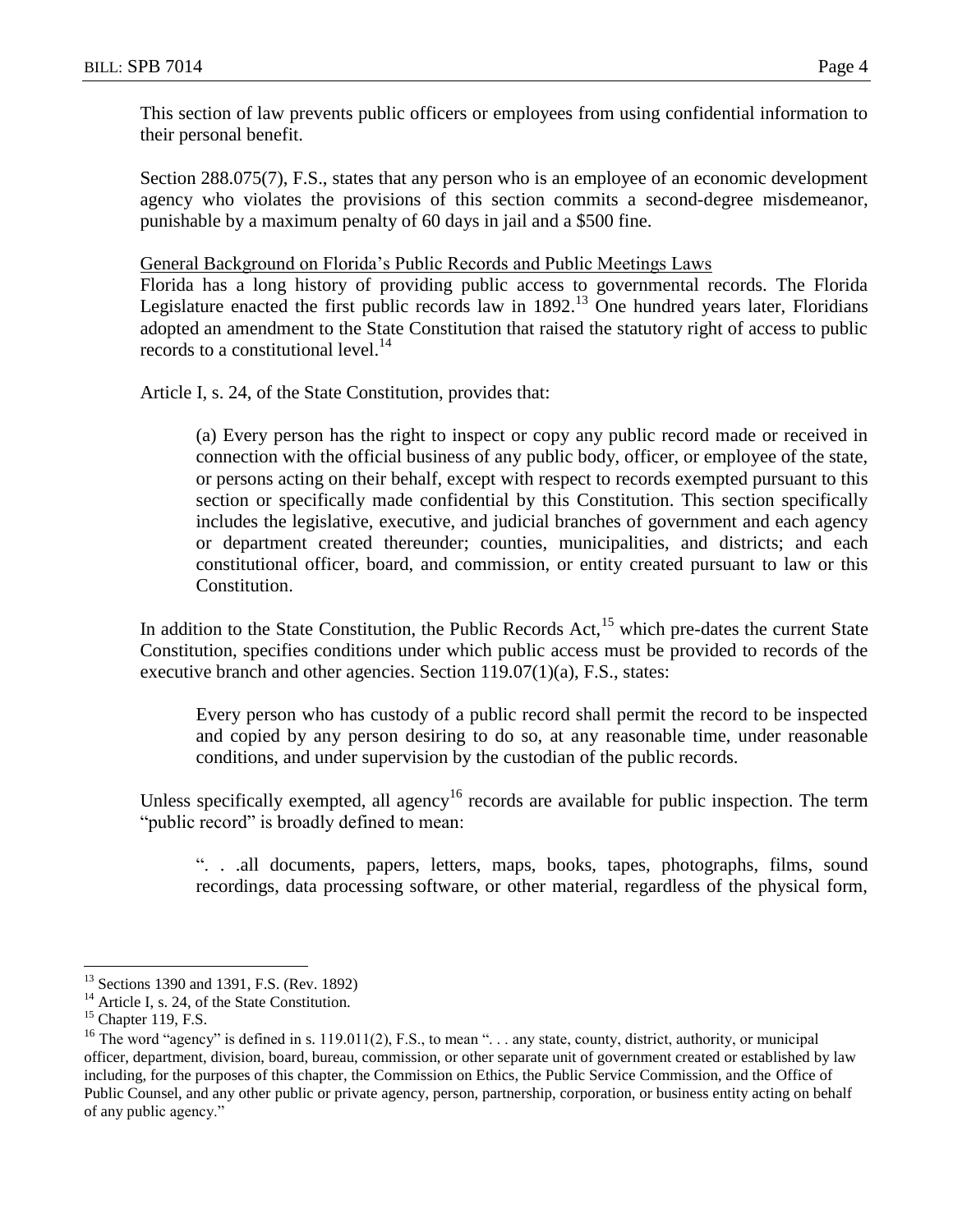characteristics, or means of transmission, made or received pursuant to law or ordinance or in connection with the transaction of official business by any agency."<sup>17</sup>

The Florida Supreme Court has interpreted this definition to encompass all materials made or received by an agency in connection with official business, which are used to perpetuate, communicate, or formalize knowledge.<sup>18</sup> All such materials, regardless of whether they are in final form, are open for public inspection unless made exempt.<sup>19</sup>

Article I, s. 24 of the State Constitution also provides that all meetings of any collegial public body of the executive branch of state government or of any collegial public body of a county, municipality, school district, or special district, at which official acts are to be taken or at which public business of such body is to be transacted or discussed, shall be open and noticed to the public and meetings of the Legislature shall be open and noticed as provided in Art. III, s. 4(e), of the State Constitution, except with respect to meetings exempted pursuant to this section or specifically closed by the Constitution. In addition, the Sunshine Law, s. 286.011, F.S., provides that all meetings of any board or commission of any state agency or authority or of any agency or authority of any county, municipal corporation, or political subdivision, except as otherwise provided in the Constitution, at which official acts are to be taken are declared to be public meetings open to the public at all times, and no resolution, rule, or formal action shall be considered binding except as taken or made at such meeting.

Only the Legislature is authorized to create exemptions to open government requirements.<sup>20</sup> An exemption must be created in general law, must state the public necessity justifying it, and must not be broader than necessary to meet that public necessity.<sup>21</sup> A bill enacting an exemption<sup>22</sup> may not contain other substantive provisions, although it may contain multiple exemptions that relate to one subject. $^{23}$ 

There is a difference between records that the Legislature has made exempt from public inspection and those that are confidential and exempt. If the Legislature makes a record confidential and exempt, such information may not be released by an agency to anyone other than to the persons or entities designated in the statute.<sup>24</sup> If a record is simply made exempt from disclosure requirements, an agency is not prohibited from disclosing the record in all circumstances.<sup>25</sup>

The Open Government Sunset Review Act (the act)<sup>26</sup> provides for the systematic review, through a 5-year cycle ending October 2 of the fifth year following enactment, of an exemption from the

 $\overline{a}$ 

 $17$  Section 119.011(12), F.S.

<sup>18</sup> *Shevin v. Byron, Harless, Schaffer, Reid and Associates, Inc.*, 379 So.2d 633, 640 (Fla. 1980).

<sup>19</sup> *Wait v. Florida Power & Light Company*, 372 So.2d 420 (Fla. 1979).

<sup>&</sup>lt;sup>20</sup> Article I, s. 24(c), of the State Constitution.

<sup>21</sup> *Memorial Hospital-West Volusia v. News-Journal Corporation*, 729 So. 2d 373, 380 (Fla. 1999); *Halifax Hospital Medical Center v. News-Journal Corporation*, 724 So.2d 567 (Fla. 1999).

 $^{22}$  Under s. 119.15, F.S., an existing exemption may be considered a new exemption if the exemption is expanded to cover additional records.

<sup>&</sup>lt;sup>23</sup> Article I, s. 24(c) of the State Constitution.

<sup>&</sup>lt;sup>24</sup> Attorney General Opinion 85-62.

<sup>&</sup>lt;sup>25</sup> *Williams v. City of Minneola*, 575 So.2d 683, 687 (Fla. 5<sup>th</sup> DCA), review denied, 589 So.2d 289 (Fla. 1991).

 $26$  Section 119.15, F.S.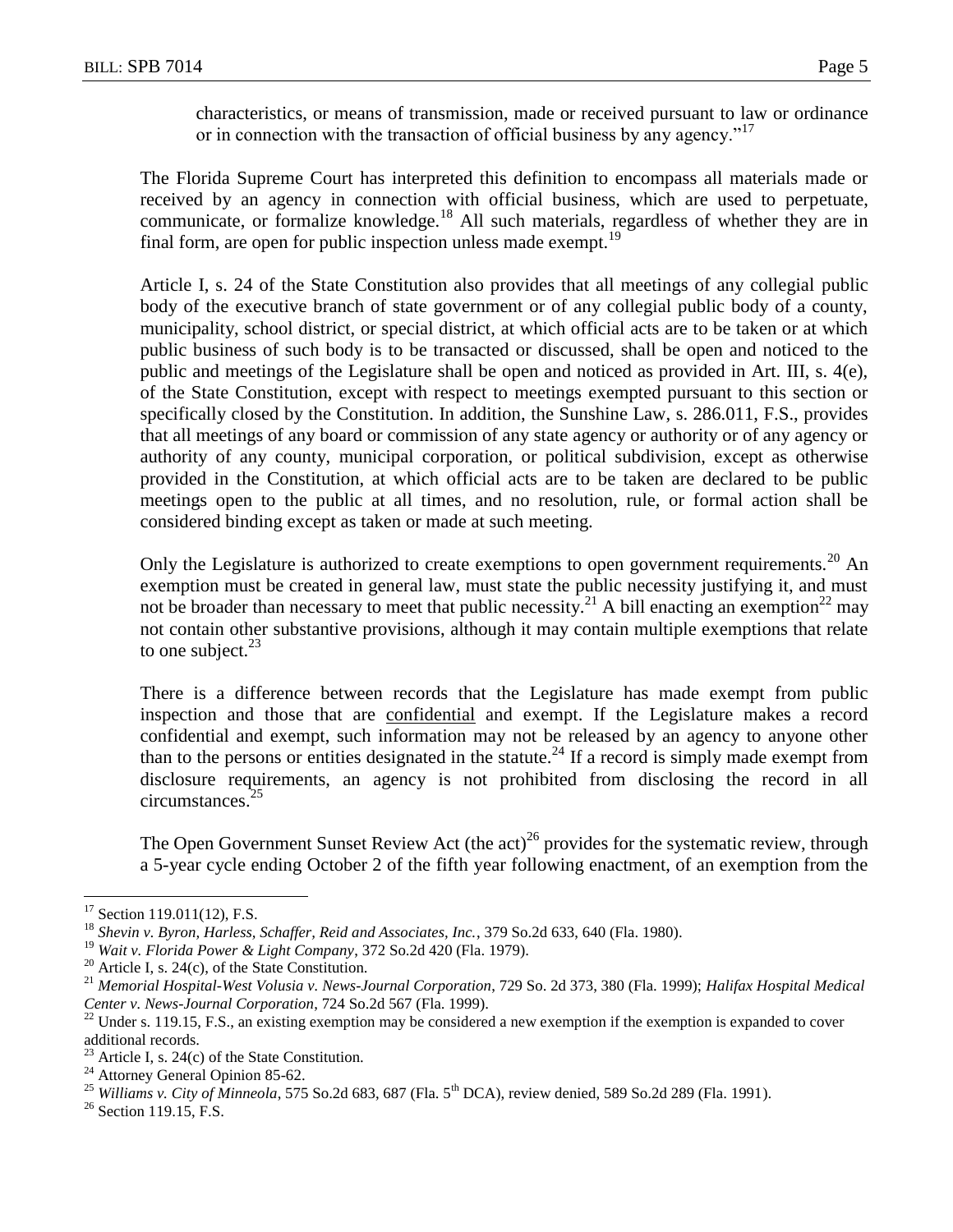Public Records Act or the Sunshine Law. Each year, by June 1, the Division of Statutory Revision of the Office of Legislative Services is required to certify to the President of the Senate and the Speaker of the House of Representatives the language and statutory citation of each exemption scheduled for repeal the following year.

The act states that an exemption may be created, revised, or maintained only if it serves an identifiable public purpose and if the exemption is no broader than is necessary to meet the public purpose it serves. An identifiable public purpose is served if the exemption meets one of three specified criteria and if the Legislature finds that the purpose is sufficiently compelling to override the strong public policy of open government and cannot be accomplished without the exemption. The three statutory criteria are that the exemption:

- Allows the state or its political subdivisions to effectively and efficiently administer a  $\bullet$ governmental program, which administration would be significantly impaired without the exemption;
- Protects information of a sensitive personal nature concerning individuals, the release of which would be defamatory or cause unwarranted damage to the good name or reputation of such individuals, or would jeopardize their safety; or
- Protects information of a confidential nature concerning entities, including, but not limited to, a formula, pattern, device, combination of devices, or compilation of information that is used to protect or further a business advantage over those who do not know or use it, the disclosure of which would injure the affected entity in the marketplace. $27$

The act also requires the Legislature to consider the following:

- What specific records or meetings are affected by the exemption?
- Whom does the exemption uniquely affect, as opposed to the general public?
- What is the identifiable public purpose or goal of the exemption?
- Can the information contained in the records or discussed in the meeting be readily obtained by alternative means? If so, how?
- Is the record or meeting protected by another exemption?
- Are there multiple exemptions for the same type of record or meeting that it would be appropriate to merge? $2^{28}$

While the standards in the act may appear to limit the Legislature in the exemption review process, those aspects of the act that are only statutory, as opposed to constitutional, do not limit the Legislature because one session of the Legislature cannot bind another.<sup>29</sup> The Legislature is only limited in its review process by constitutional requirements.

Further, s. 119.15(8), F.S., makes explicit that:

"… notwithstanding s. 778.28 or any other law, neither the state or its political subdivisions nor any other public body shall be made party to any suit in any court or incur any liability for the repeal or revival and reenactment of any exemption under this

 $\overline{a}$ <sup>27</sup> Section 119.15(6)(b), F.S.

<sup>&</sup>lt;sup>28</sup> Section 119.15(6)(a), F.S.

<sup>29</sup> *Straughn v. Camp,* 293 So.2d 689, 694 (Fla. 1974).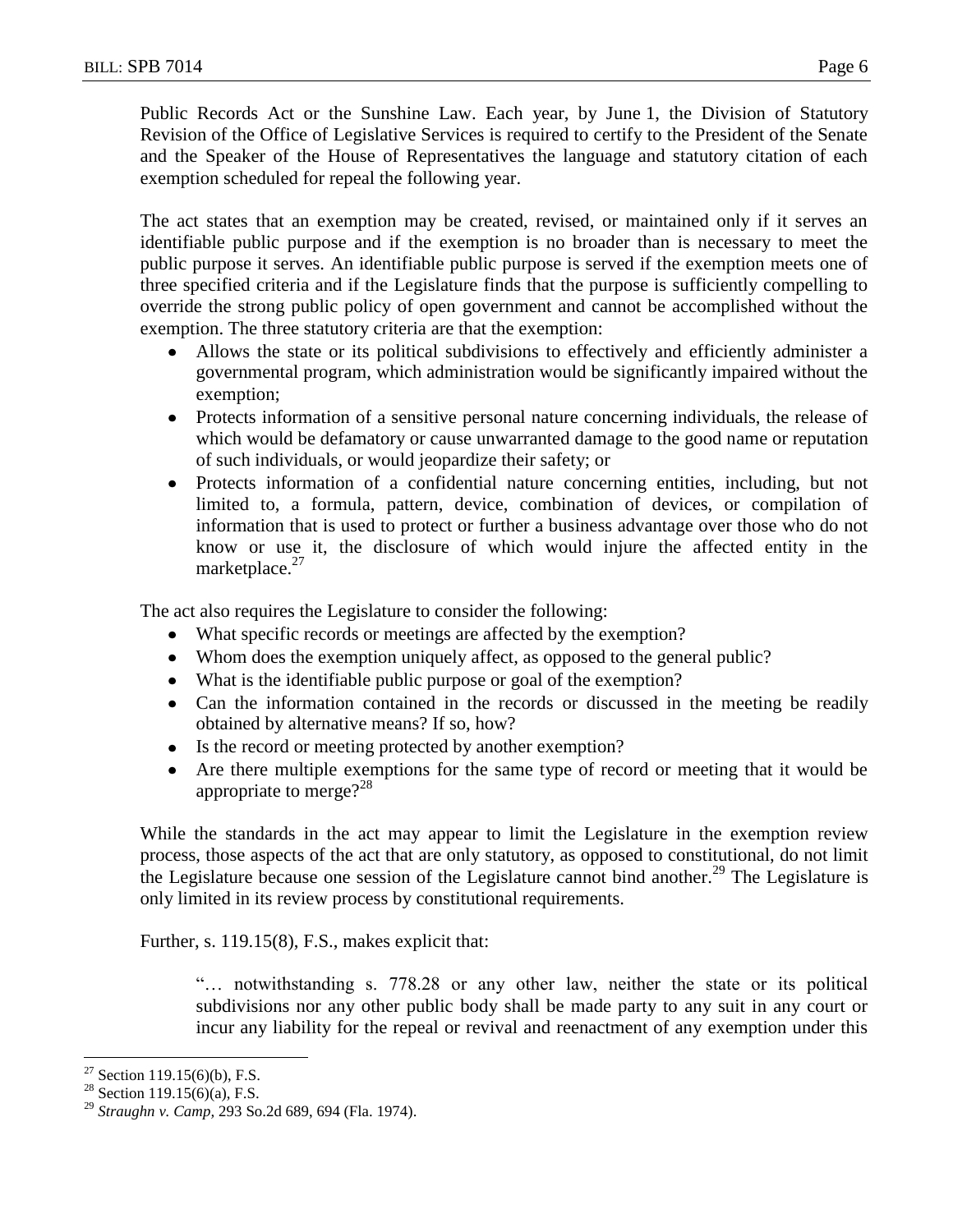section. The failure of the Legislature to comply strictly with this section does not invalidate an otherwise valid reenactment."

## **III. Effect of Proposed Changes:**

SPB 7014 implements the recommendations in Senate Interim Report 2012-302.

Section 1: Removes the scheduled repeal date of October 2, 2012, in s. 288.075, F.S.

Section 2: Specifies the bill takes effect upon becoming a law.

SPB 7014 requires passage by a two-thirds vote of the Senate and the House of Representatives, of the members present and voting, in order to become law.

## **Other Potential Implications**:

If the Legislature chooses not to retain the public-records exemption for the information obtained by economic development agencies, then the exemption will expire on October 2, 2012. Without the exemption, certain types of proprietary business information will become public – at least, what is not otherwise protected under federal law. DEO, EFI, Space Florida, local economic development organizations, and other entities that rely on this exemption during the economic recruitment efforts contend the loss of the exemption would hamper their ability to recruit new businesses to Florida and to retain existing businesses.

# **IV. Constitutional Issues:**

A. Municipality/County Mandates Restrictions:

None.

B. Public Records/Open Meetings Issues:

SB 7014 retains the substance of an existing public records exemption and existing public meetings exemption. It also complies with the requirement of Art. I, s. 24 of the Florida Constitution that public-records exemptions be addressed in legislation separate from substantive law changes. Finally, the proposed committee bill complies with s. 119.15(4)(c), F.S., which specifies that only existing exemptions that are substantially amended must undergo another scheduled repeal in 5 years.

C. Trust Funds Restrictions:

None.